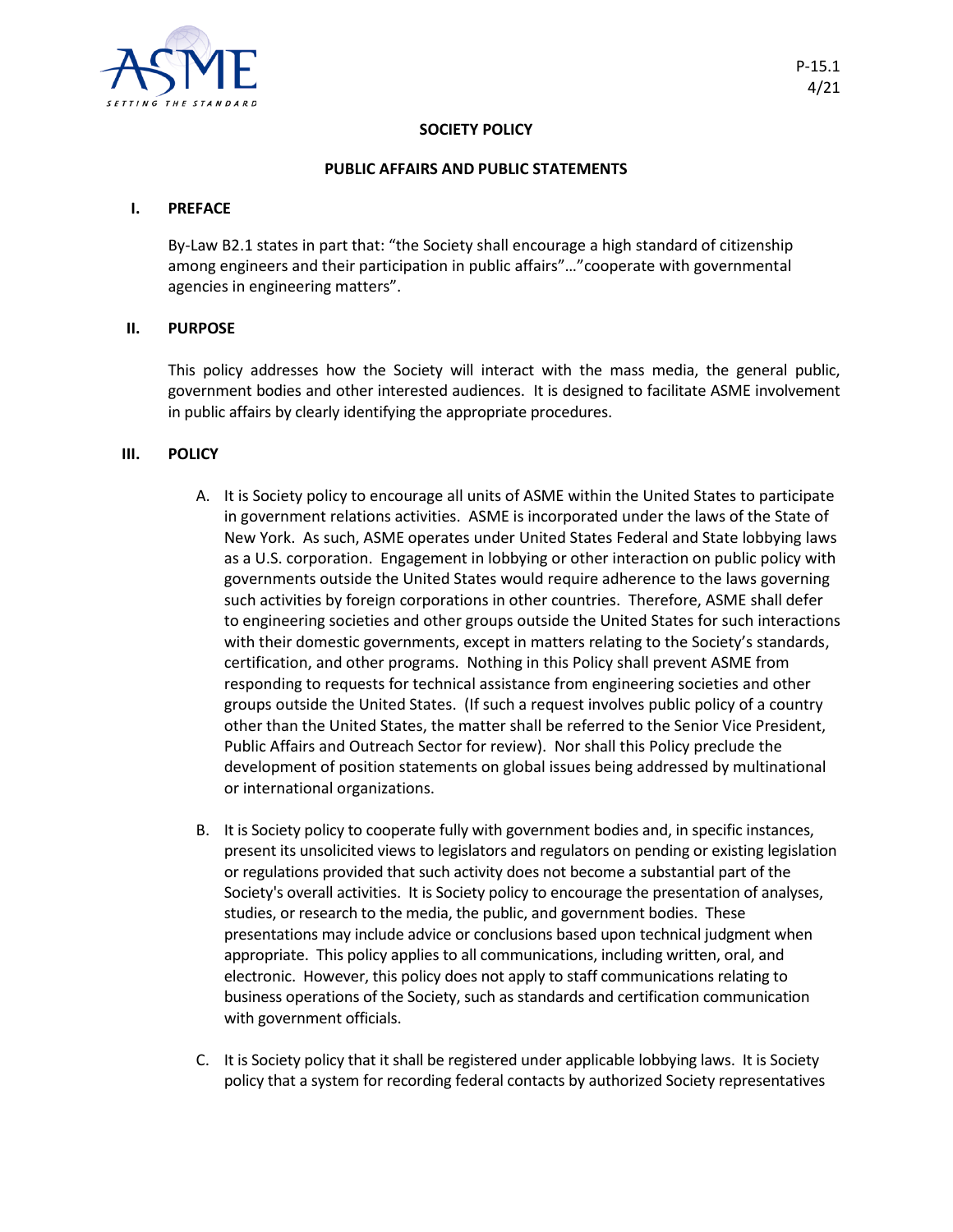be implemented and maintained so as to ensure that such activities do not jeopardize the Society's tax status.

D. ABSOLUTE PROHIBITION

In accordance with current U.S. federal tax law, it is forbidden that the Society, and any of its various units, directly or indirectly participate or intervene in any political campaign on behalf of a political candidate for public office. Any partisan political activity by any member must be done as a private individual and must not involve ASME directly or indirectly.

# **IV. PROCEDURE**

- A. Members of the Society are encouraged to participate as individuals in public affairs activities and this policy is not intended to limit this participation. But members as individuals must distinguish their personal views on public issues from those which have received the full and explicit support of the Society.
	- 1. Authority to Express Views. A member may represent the Society, presenting or explaining current, approved ASME statements or positions, only if expressly authorized by the President or by the appropriate senior vice president. Otherwise, a statement by a member must be identified as a personal viewpoint.
	- 2. Authority to Reference ASME Affiliation: A member, when expressing their personal views, may only mention their affiliation with ASME if they include a disclaimer that the views expressed are theirs alone, and are not necessarily the views of the Society in accordance with Policy P-14.6.
- B. The President and any member (or committee) authorized by the Board of Governors may present or explain a statement on behalf of the Society regarding public issues of relevance or interest to the Society as a whole. Any committee of the Board of Governors formed to respond to specific issues may respond to those items assigned by the Board of Governors.
- C. A senior vice president of ASME may present or explain a statement on behalf of an ASME activity regarding public issues that concern or affect that activity.
- D. A technical division, section, or other properly constituted Society unit may present or explain a statement on behalf of that ASME unit regarding public issues that concern or affect that unit, after authorization has been obtained from the appropriate senior vice president. Units outside the United States shall defer to domestic engineering organizations for interaction with their governments.
- E. Statements that relate to standards, codes, accreditation and/or certification must be approved by the Senior Vice President, Standards and Certification Sector.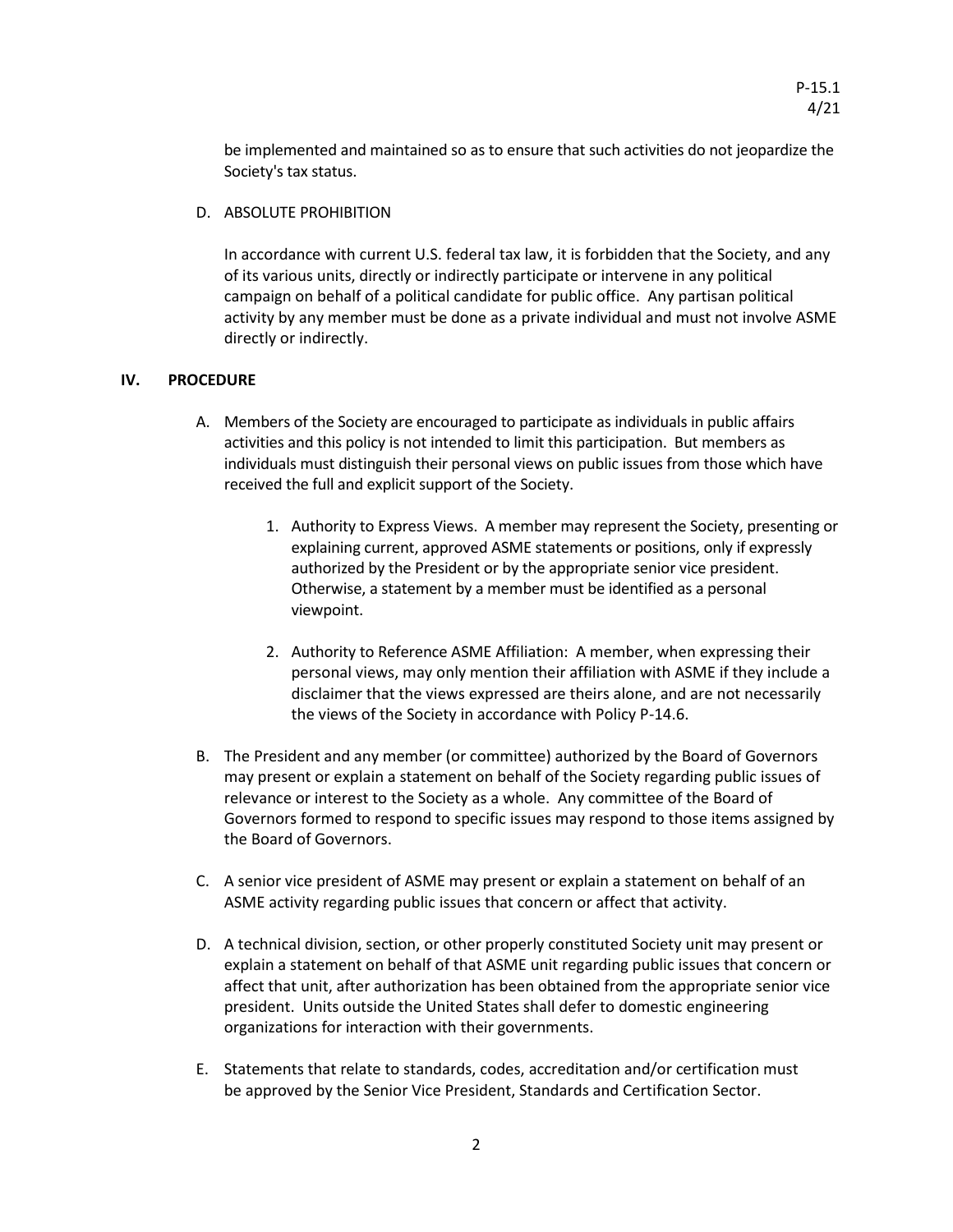- F. All proposed statements or general position papers should be plainly marked "DRAFT -- NOT FOR PUBLICATION," until the final approved version is presented for signature.
- G. As used in this Policy, the term "public issues" includes, but is not limited to, pending or existing legislation or regulations. All statements made on behalf of the Society must be consistent with the terms and limitations of this Policy. Any such statement released to government bodies, public press, or other organizations must be on ASME letterhead.

Any public policy communications, including, but not limited to, position statements, general position statements, invitations to participate in Society functions, and requests for proclamations with government, the media, or other organizations which have not been approved in accordance with this Policy must not be issued on ASME letterhead. As noted in Para. III.C, this Section does not apply to staff communications relating to business operations of the Society, such as standards and certification communications with government officials.

- H. Finally, as chief elected officer of the Society, it is important that the President be kept apprised on a timely basis of all statements made on behalf of the Society. Accordingly, all unit leaders authorized by this policy to speak for the Society should seek to keep the President advised of any statements made or authorized to be made by them, preferably prior to public release. A copy of all statements must be sent to the Managing Director, Global Public Affairs to be received at least one week prior to release and accompanied by an ASME Standard Cover Sheet. The Managing Director will ensure that proper procedures have been followed and will maintain a permanent file of all ASME statements. Position statements issued for the past three years will be posted on ASME.org.
- I. Three years following the issue date of each Statement and General Position Paper, the sponsoring unit of ASME must review the statement to determine whether it should be re-affirmed, updated or sunset. Statements not re-affirmed or updated will be sunset. If the Statement or General Position Paper is to be reissued, then the sponsoring unit must follow the same procedure for issuing Statements/General Position Papers as outlined in in this section. The sponsoring unit must re-affirm and update the Statement or General Position Paper within six months.

Statements not re-affirmed or updated by the sponsoring unit will be sunset and archived by the Managing Director, Global Public Affairs as authorized by this Policy.

- J. CATEGORIES OF PUBLIC STATEMENTS ON ISSUES
	- 1. **Under the authority described above, ASME has established two categories of public statements:**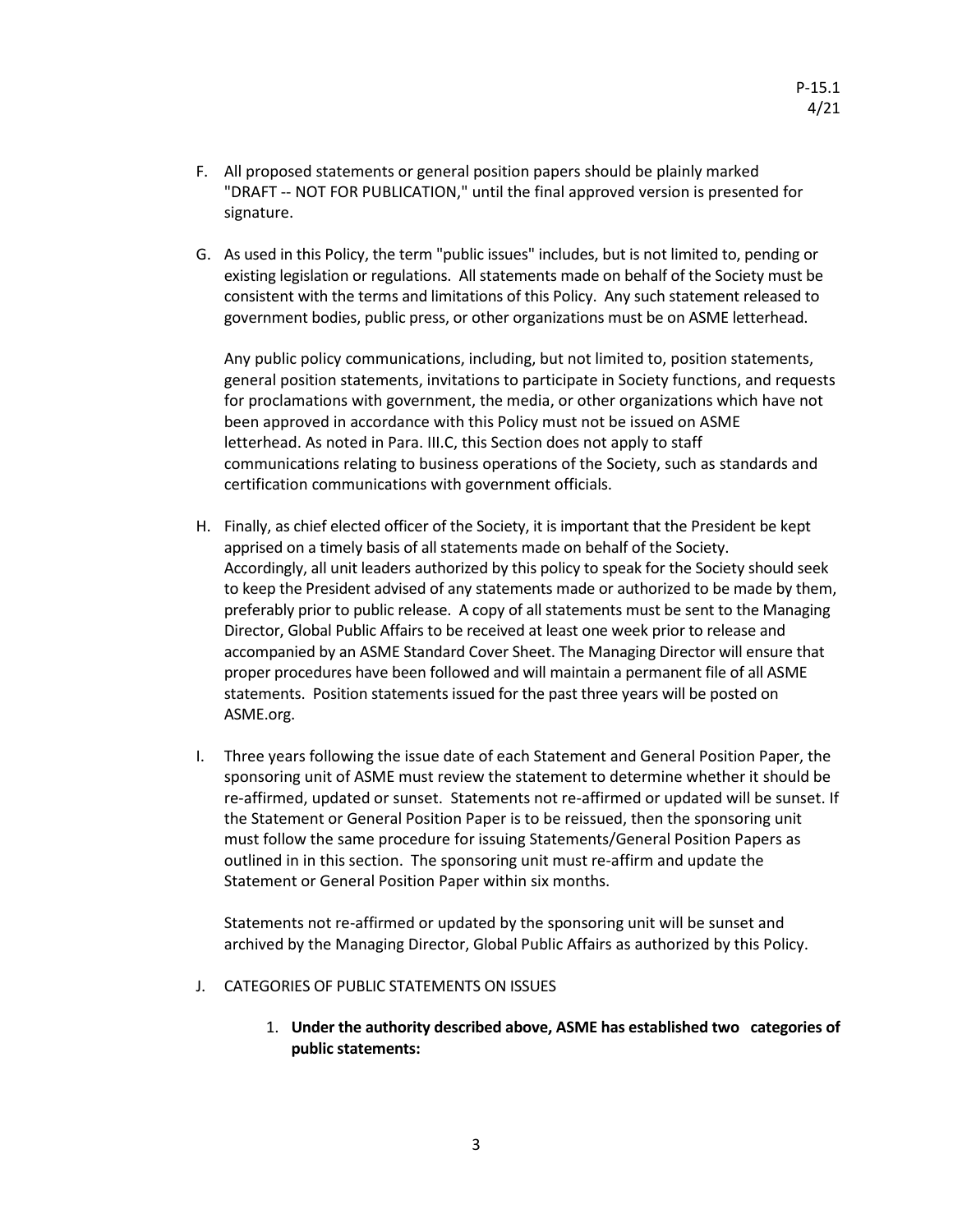- a. A Statement which provides an objective and balanced analysis of an issue and which states the position of the sponsoring ASME unit on that issue.
- b. A General Position Paper which provides an objective and balanced study of an issue of broad interest, and which states the position of ASME on that issue.

Any properly constituted unit of ASME contemplating statements to the public or government (other than normal informative press releases reporting fact or occurrences) should carefully consider choosing in advance which type of statement is desired.

- 2. **An ASME Statement**. A statement is designed to provide technical analysis and professional judgment concerning an issue and may also contain an opinion, advice, or conclusions on a technical, national, regional, or local issue.
	- a. Authorization & Approval
		- 1) Must be approved by the chair of the issuing unit
		- 2) Must be approved by the Senior Vice President of Public Affairs and Outreach and Chair, Committee on Government Relations
		- 3) Requires an ASME Standard Cover Sheet as shown in Appendix I
		- 4) Must clearly identify the sponsoring ASME unit
		- 5) Must have proper disclaimer
		- 6) A copy must be sent to the Managing Director, Global Public Affairs at least one week prior to release.
- 3. **An ASME General Position Paper**. This statement is intended to provide a balanced and objective review of an issue of broad interest. The position taken carries the full weight of the Society's influence.
	- a. Authorization & Approval
		- 1) Must be approved by the chair of the issuing unit
		- 2) Must be approved by the Senior Vice President of Public Affairs and Outreach and Chair, Committee on Government Relations
		- 3) Requires an ASME Standard Cover Sheet
		- 4) A copy must be sent to the Managing Director, Global Public Affairs at least one week prior to release
		- 5) Requires a two-thirds vote of the Board of Governors
		- 6) In situations where time does not permit Board action the President of ASME, may at his or her discretion issue such statements on his or her own authority.
- K. LEGAL CONSTRAINTS ON ACTIVITIES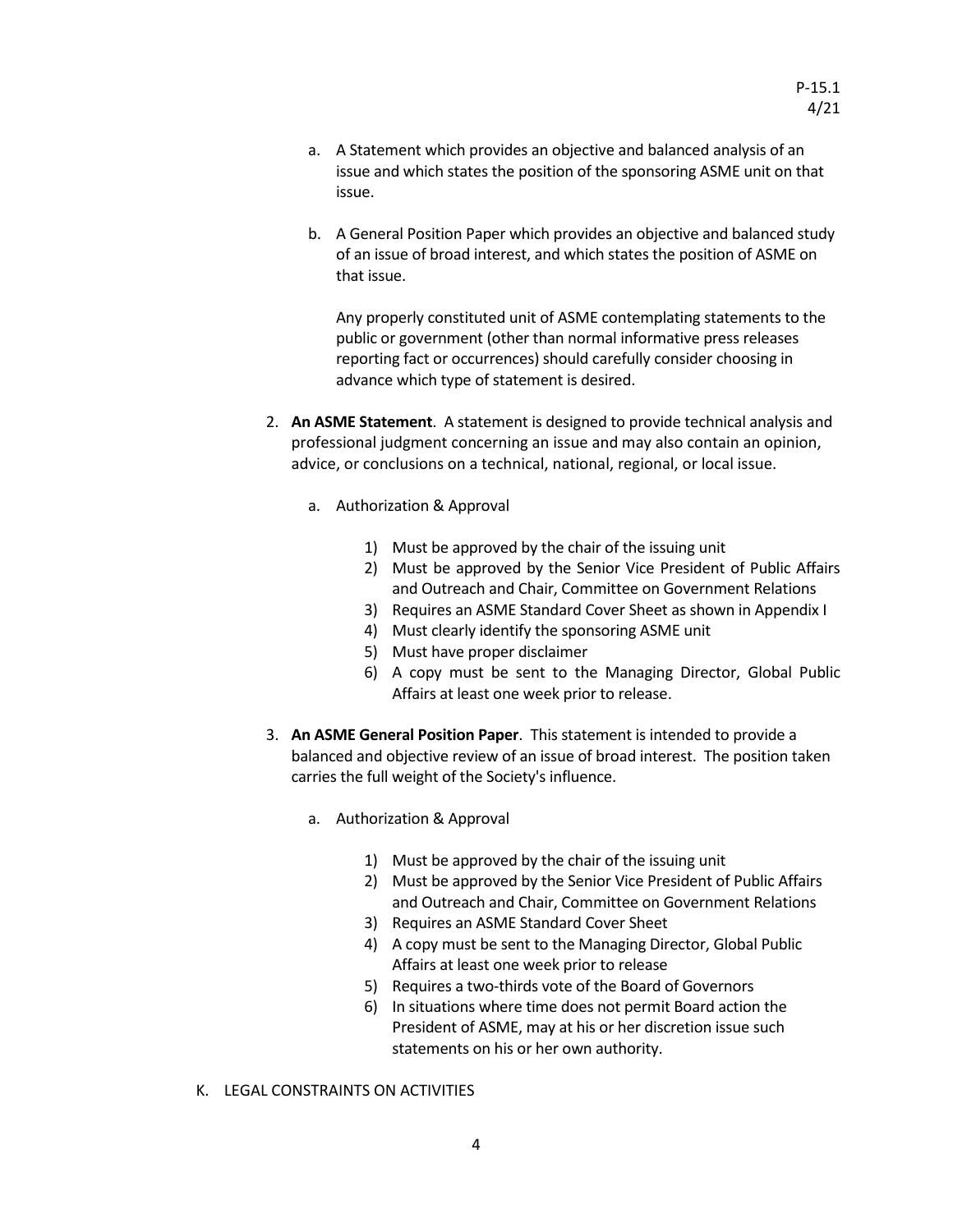- 1. **Background.** The policy previously set forth is intended to facilitate the Society's ability to address public issues to the extent permitted by its corporate purposes and powers, its tax-exempt status and laws regulating lobbying.
- 2. **Limitations as a Tax-Exempt Organization.** The Internal Revenue Service has ruled that the Society is exempt from federal income taxation and that contributions to the Society are deductible for federal income, gift, and estate tax purposes, because the Society is a "scientific, charitable" organization. The status of the Society for federal income tax purposes also has a considerable bearing upon the determination of its status for purposes of numerous other state and local income, franchise, and excise taxes.

 Section 501(c)(3) of the Internal Revenue Code of 1986 provides that an organization which is exempt as a scientific organization may not, as a substantial part of its activities, engage in "carrying on propaganda, or otherwise attempt to influence legislation," and may not "participate in, or intervene in (including the publishing and distributing of statements), any political campaign on behalf of any candidate for public office."

The Treasury regulations provide that attempting to influence legislation includes (i) advocating the adoption or rejection of legislation or (ii) approaching or urging the public to approach members of a legislative body for the purpose of proposing, supporting or opposing legislation. The regulations also provide that the term "legislation" includes action by Congress, by any state legislature, by any local sector or similar governing body, or by the public in a referendum, constitutional amendment, or similar procedure. Any activity by the Society in actively promoting legislation amounts to an attempt to influence legislation by propaganda or otherwise and shall not constitute a substantial part of the Society's activities. Legislation, however, does not include regulatory actions by administrative agencies. Moreover, the presentation of engineering or scientific facts and/or nonpartisan analysis, study, or research is not considered to be an attempt to influence legislation.

3. **Limitation Relative to Lobbying.** Current federal law requires organizations that employ lobbyists to register with the Secretary of the Senate and Clerk of the House under certain circumstances.

In addition, state or local laws regulating legislative activities must be considered. All 50 states have enacted legislation (Iowa and West Virginia rules) governing the conduct of lobbyists and their employers. State laws vary significantly both in their definitions of what constitutes lobbying and who is a lobbyist and in the obligations that they impose on lobbyists. Some define lobbying as an effort to influence legislation, while others cover direct communications. Some states define a lobbyist as the person compensated, whereas others ignore compensation and focus on the activity. Exemptions vary, but usually cover individuals testifying on their own behalf and persons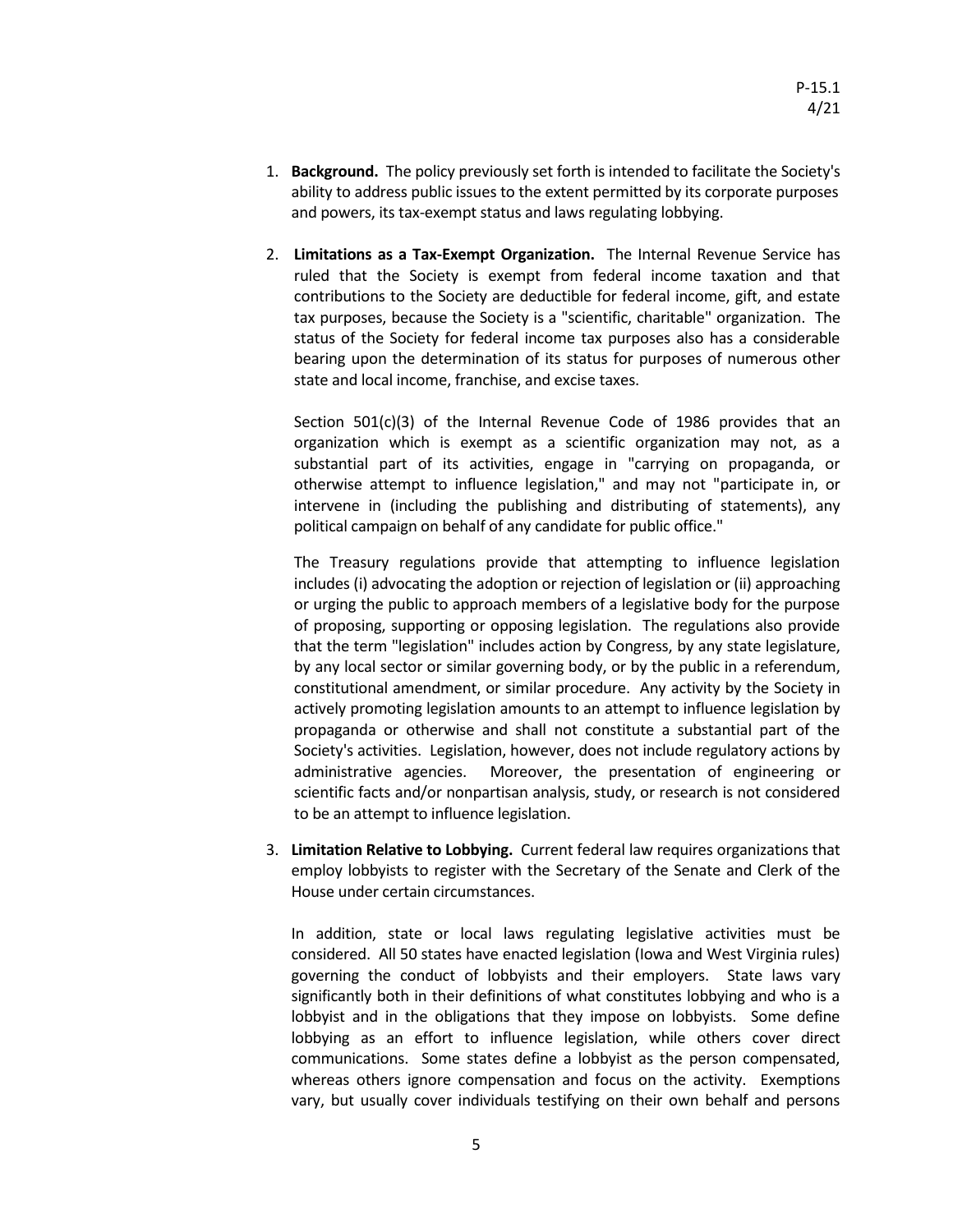invited to attend committee hearings. Most states exempt public officials. All states require that lobbyists register, usually with the Secretary of State. Most require a report of expenditures for a designated period.

In the event that an ASME unit wishes to take a position on legislation in a state, contact should be made with the Secretary of State for specific regulations relating to lobbying for that particular state.

4. **Reporting Government Contacts.** It is important that the Society maintain careful records of funds expended which could be construed to be in support of lobbying activity. Accurate records will allow ASME to comply with the lobbying law as well as to maintain its tax-exempt status under the Internal Revenue Code. All contacts by ASME members, Officers, and staff with federal, state, and local government officials for the purpose of influencing legislation are to be reported to the ASME Washington Office.

A report need only be made when representing or speaking on behalf of ASME and when ASME is paying part or all of the costs involved. Personal contacts, representation, or opinions of Society members, officers, or staff when offered to federal officials need not be reported as long as they are identified as personal opinions and as long as no ASME funds are involved.

- Responsibility: Public Affairs and Outreach Council Reassigned from Strategic Management Sector 6/11
- Adopted: September 16, 1960
- Revised: June 13, 1966 December 3, 1970 January 27, 1978 July 1979 August 1980 November 1981 June 14, 1985 (editorial changes 7/85) (editorial changes 9/86) (editorial changes 6/87) (editorial changes 8/88) September 10, 1993 March 17, 1994 September 19, 1997 March 13, 1998 (editorial changes 6/98) June 9, 1999 June 12, 2005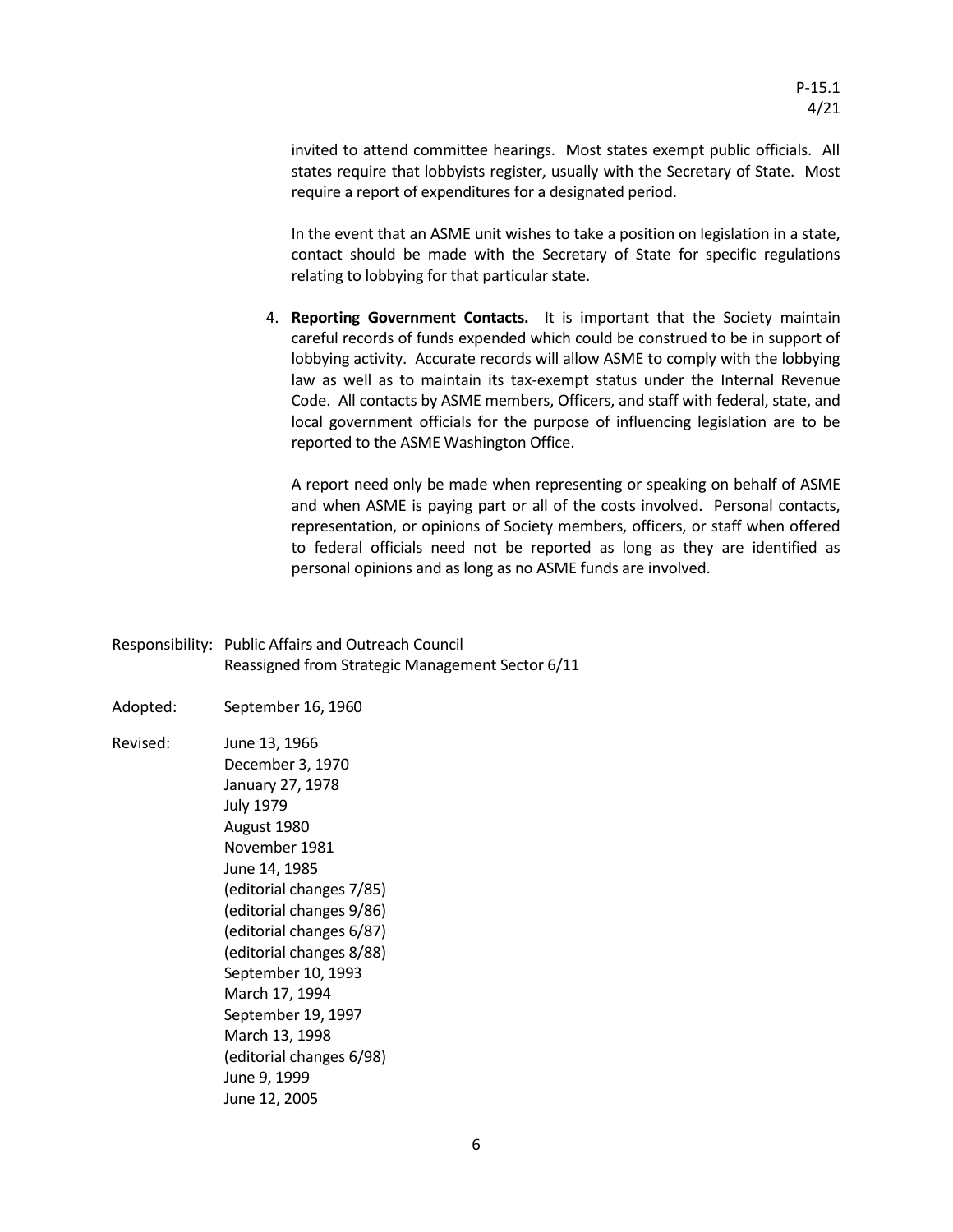P-15.1 4/21

April 27, 2006 November 15, 2009 April 23, 2010 (editorial changes 11/12) (editorial changes 3/13) (editorial changes 4/18) April 14, 2021